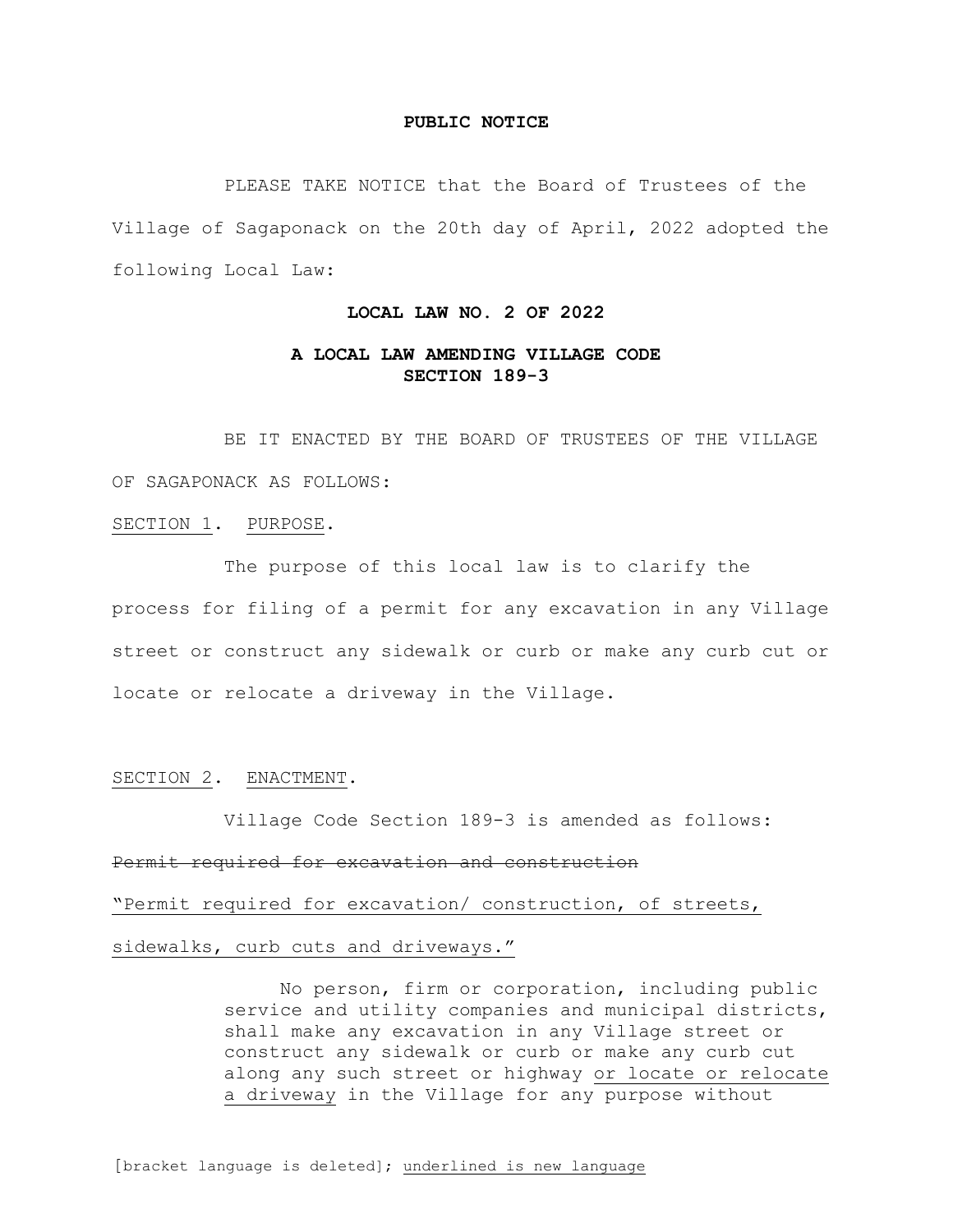first obtaining a permit therefor from [the Board of Trustees of]the Village. Any such application shall be made to the Village Clerk who shall refer the application to the Village Engineer and Village Building Inspector. Prior to issuing any permit, the Village Clerk shall review any report from the Village Engineer and Village Building Inspector addressing best engineering practices, pedestrian and vehicular safety, protection of adjacent property and compliance with any applicable construction standards. No person shall maintain or allow maintenance of more than one driveway to a residential lot except upon first obtaining a permit therefor from the Board of Trustees of the Village upon a demonstration that the second driveway [serves a use separate from the residence] is exclusively a service driveway, the second driveway does not enable a risk of traffic or pedestrian safety, the second driveway is separated from any contiguous parcel by a distance of not less than 30 feet and the second driveway is separated from any other driveway on the applicant's parcel and/or any contiguous parcel by a distance of not less than 100 feet. Any fee for the services of the Village Engineer incident to a review of a second driveway shall be paid by the applicant as a condition of any issuance of a permit. Placement of a driveway on a parcel separate from and different from the residential parcel served by the driveway is prohibited. No part of this subsection shall apply to a parcel in agricultural use.

SECTION 3. SEQRA.

This is a Type II action under 6 NYCRR § 617.5(C)(26).

### SECTION 4. SEVERABILITY.

Should any part or provision of this local law be decided by the courts to be unconstitutional or invalid, such decision shall not affect the validity of the local law as a whole nor any part thereof other than the part so decided to be unconstitutional or invalid.